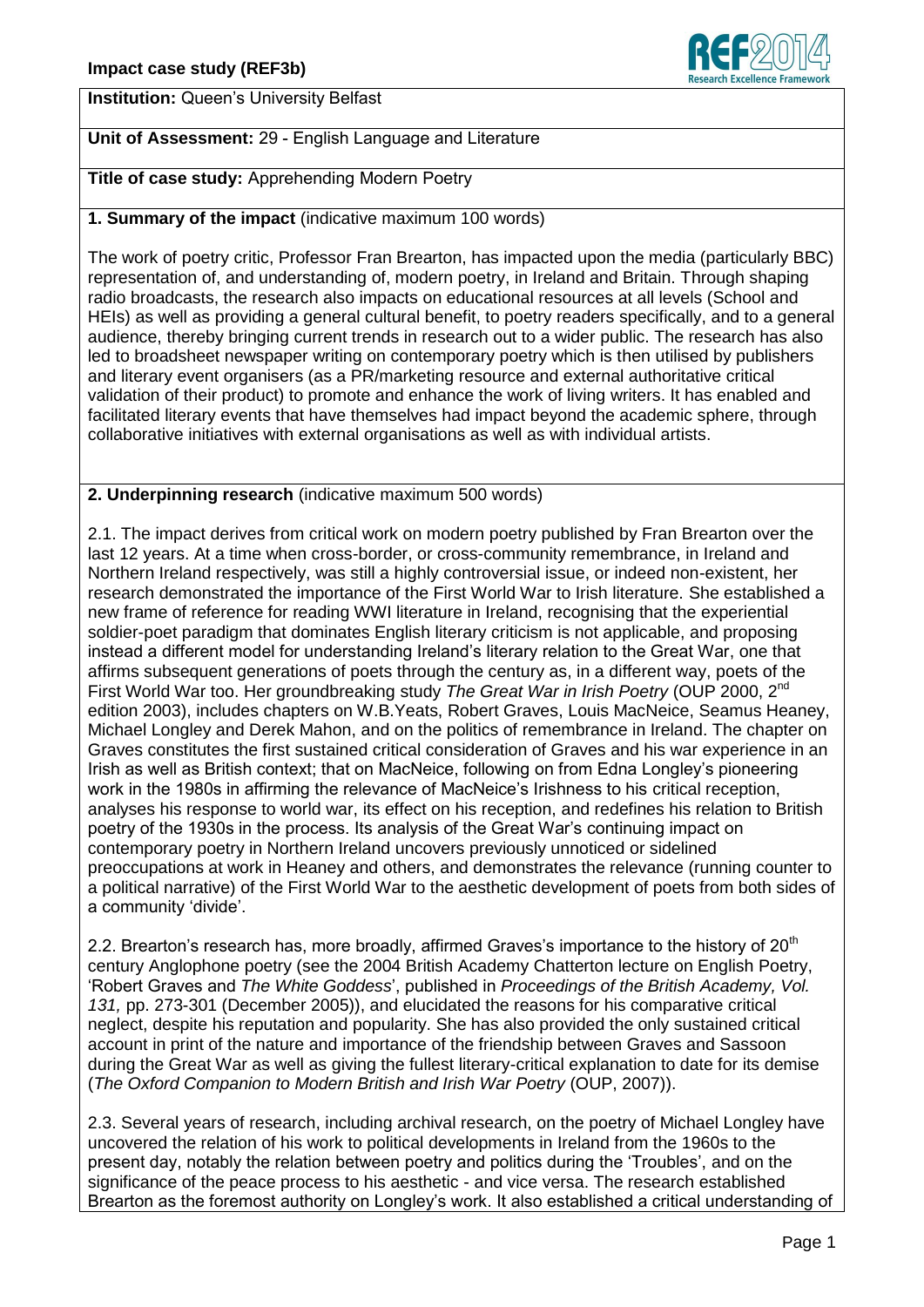

Longley's influence on a subsequent generation, explored in *The Oxford Handbook of Modern Irish Poetry* (2012).

2.4. Key researcher: Professor Fran Brearton

**3. References to the research** (indicative maximum of six references)

3.1. Key Outputs:

(1). Brearton, Fran, *The Great War in Irish Poetry* (Oxford: OUP 2000). ISBN: 0-19-818672-X (2nd edition pbk 2003, ISBN 0-19-926138-5).

(2). ---. 'Robert Graves and *The White Goddess*', Chatterton Lecture on Poetry 2004. *Proceedings of the British Academy*, Vol. 131, *2004 Lectures*, pp. 273-301 (December 2005). ISBN: 13: 978-0- 19-726351-8.

(3). ---. *Reading Michael Longley* (Tarset: Bloodaxe Books, 2006), ISBN: 1-85224-682-0; pbk 1- 85224-683-9.

(4). ---. A War of Friendship: Robert Graves and Siegfried Sassoon', *The Oxford Handbook of British and Irish War Poetry*, ed. Tim Kendall (Oxford: OUP, 2007), pp.208-226. ISBN: 978-0-19- 928266-1

(5). Brearton, Fran, and Alan Gillis, eds., *the Oxford Handbook of Modern Irish Poetry* (OUP, 2012)

(6) Brearton, Fran, and Edna Longley (eds.), *Incorrigibly Plural: Louis MacNeice and his Legacy*, (Manchester: Carcanet Press, 2012) ISBN: 978-1-84777-113-1.

3.2. Items 1-4 were included in RAE 2001 & 2008; items 5 & 6 are in REF 2. *The Great War in Irish Poetry,* was described in *Notes & Queries as* 'welcome, timely, and necessary' in its 'provocative arguments about the relationship between Irish memory and the First World War, and it its penetrating readings of individual authors'. In a TLS review, the book was praised as 'Detailed and authoritative... [offering] convincing and subtly argued proof of its key propositions about the War's imaginative potency ... Brearton's eloquent, agile, and intellectually daring book transforms 'the debate' about Irish poetry in a decisive way.' *Reading Michael Longley* is recommended reading for students of modern Irish poetry, and has been drawn upon & cited in all subsequent published work on the poet. It is also cited as a teaching resource (eg [www.resources.teachnet.ie\)](http://www.resources.teachnet.ie/) for Republic of Ireland Leaving Certificate students.

3.3. Completion of *Reading Michael Longley* was facilitated by the AHRC-funded research leave scheme.

**4. Details of the impact** (indicative maximum 750 words)

4.1. Brearton's media work generates new ways of understanding poetry. She has made three appearances on Radio 4's *In Our Time*, discussing Siegfried Sassoon (7/6/2007), W.B. Yeats and Irish Politics (17/4/2008), and T.S. Eliot's *The Waste Land* and Modernity (26/02/2009) respectively. The invitations to academics to participate in this programme are made on the basis of profile and expertise in the field, as well as the ability to distil their research findings effectively for a wide audience. The programme is premised on use of current developments in research, and the shape of each 45-minute broadcast, chaired by Melvyn Bragg, is largely determined and driven by the research interests and research findings of its three participants, through a series of research phone calls in the weeks preceding the live broadcast. The contribution for all three programmes drew directly on research in *The Great War in Irish Poetry* and, in the case of Sassoon, also on research for *The Oxford Handbook of British and Irish War Poetry* and for the British Academy Chatterton lecture. The audience figures, confirmed by its producer Tom Morris, for the live 9am broadcast and 9.30pm repeat of the programmes are 2.25 million and have been at this level for at least 5 years. All three programmes are available in perpetuity as podcasts from the BBC's *In Our Time* website or from iTunes; they are downloaded at the rate of several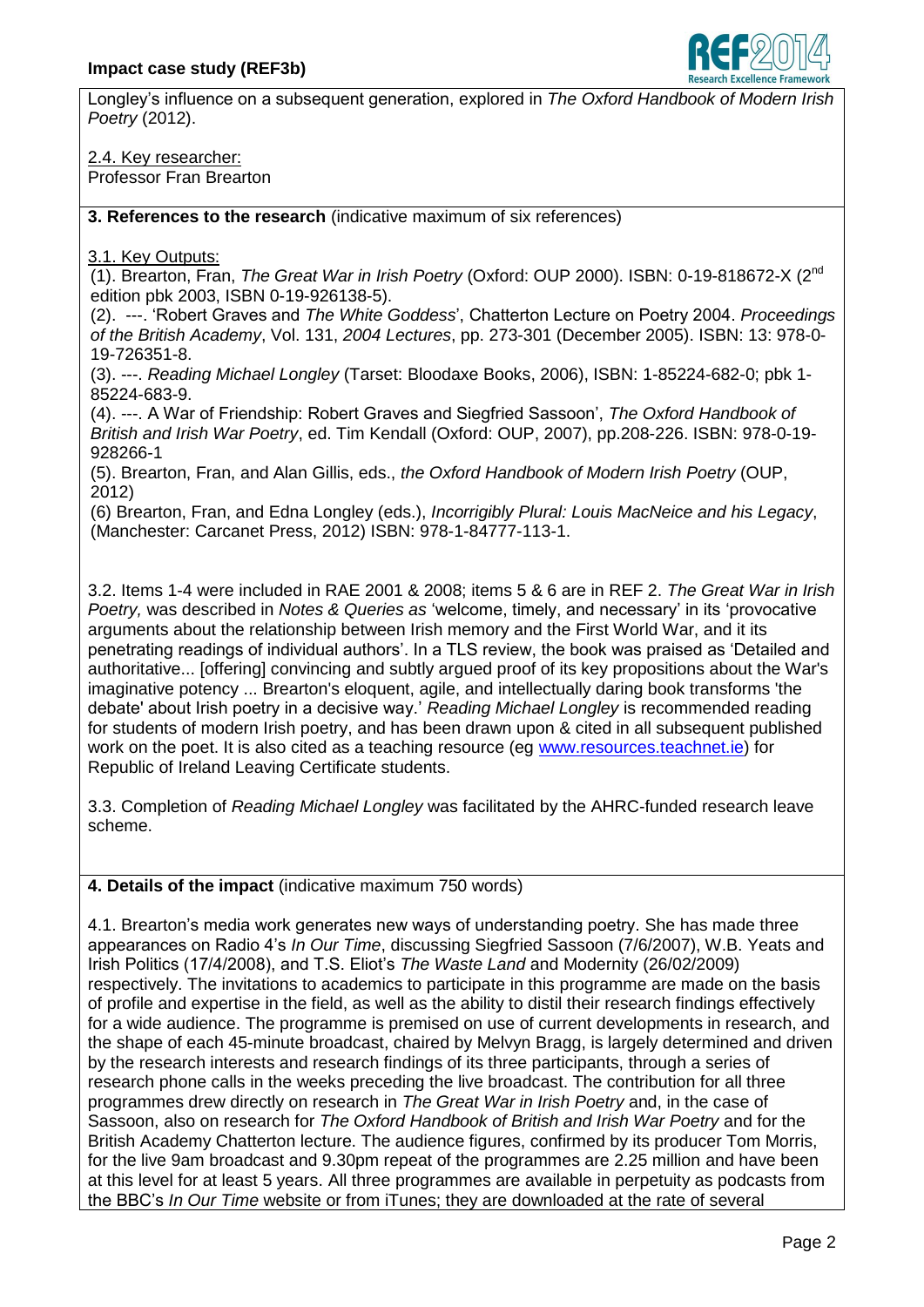

thousand each month and their impact is ongoing; 50% of the *In Our Time* online audience is from outside the UK.

The broadcasts serve as an educational resource, downloaded by students and teachers; they inform, and often form perceptions of the writers and ideas under discussion; they affirm the broader relevance and appeal of humanities research beyond the academy and in an international context, as evidenced in the sustained audience and download figures themselves, in the online comments and discussion following each programme, and in emails and letters received by the researcher from members of the general public. An email received in October 2010 from a TV producer and campaigner for traffic system reform states: 'I just listened again to the above edition and wanted to check it is you who appeared in it, as I want to recommend some of your quotes for a student's essay'; another from a musician in 2008 that 'You have inspired me to re-read some Sassoon poetry and The Wasteland'. Or an email sent by a marketing managing director in 2009 advises: 'I feel infinitely less inadequate now as regards my own pronounced inability to perceive a wholly cogent and accessible narrative in *The Waste Land.* I also hadn't realised that Ezra Pound had revised/edited/savaged quite so copiously.' Brearton's contribution to discussion of Eliot's *The Waste Land* was featured again in Radio 4's 'Pick of the Week', triggering a consideration in that programme of the limerick. The broadcasts provide a recognised cultural benefit to a large audience outside academia and shape cultural understanding of the subjects under discussion.

4.2. Her research has also shaped, and been utilised in, documentaries and broadcasts about contemporary Irish poetry. The study *Reading Michael Longley* led to her acting in an advisory capacity to the BBC, 'to make sure', as the programme producer states, that in the making of a documentary about Michael Longley, presented by Fergal Keane (*Keane on Longley*, BBCNI, 2008), the personal portrait Keane presented was also allied to key critical themes and issues in relation to Longley's work. She gave an advisory interview to Nicholas Wroe for his 2004 *Guardian* profile of Longley, which, available online, continues to affect knowledge about, and understanding of, Longley's career and writing. In 2009, she was the main contributor to an hour long (prerecorded) RTE Radio documentary on Michael Longley (*The Arts Show*), also determining the poems and themes discussed therein.

4.3. To commemorate Armistice Day in 2008, she participated in a broadcast on English and Irish war poetry (RTE Radio 1, *Today with Pat Kenny*), and that such a broadcast occurred in Ireland is also testament to the impact of her research in uncovering the Great War's importance to modern Irish poetry. In November 2009, Brearton was one of three writers/critics (with Jon Stallworthy and Owen Sheers) in a commemorative event at the imperial War Museum, London: 'Poetry of the Second World War', where poems discussed were read by actors Imogen Stubbs and Art Malik. Brearton's research into Irish war poetry enabled to the reading & recording at the event of the poetry of a hitherto unknown Irish woman poet of World War II, Eileen Shanahan, whose poetry had never before been publicly read, and whose family were present to hear her work discussed for the first time. The event was recorded and archived by the IWM.

4.4. As a recognised authority on modern poetry, Brearton is regularly invited to review new poetry (by Irish poets and by women poets) for the *Guardian*, drawing on that research to reach a wide public. Those reviews in turn are cited by poetry publishers in the UK and the US to promote the work of their writers, and thereby impact upon poetry book sales and public profiles (the reviews are used in blurbs, on publisher websites, on the Poetry Book Society site, and for online entries on poets - Wikipedia, the Poetry Foundation, Poetry Daily). They are also utilised in educational online resources (as in for instance the entry for Flynn on [www.poetrybooks.org.uk\)](http://www.poetrybooks.org.uk/), and in PR materials for events promotion and for the marketing of poetry - in, for instance, advertising readings by Durcan at the Kilkenny Arts Festival or Linenhall Arts Centre, by Fainlight (Kinsale Arts Festival) or in the US to promote readings by Tess Gallagher.

4.5. Brearton's work on MacNeice follows on from, and evaluates, Edna Longley's pioneering 'reclaiming' of MacNeice in an Irish context. Longley and Brearton organised the 2007 Louis MacNeice Centenary Conference and Celebration, an event which brought MacNeice's status as an Irish poet into the orbit of Belfast City Council & the Irish-British Secretariat who supported and